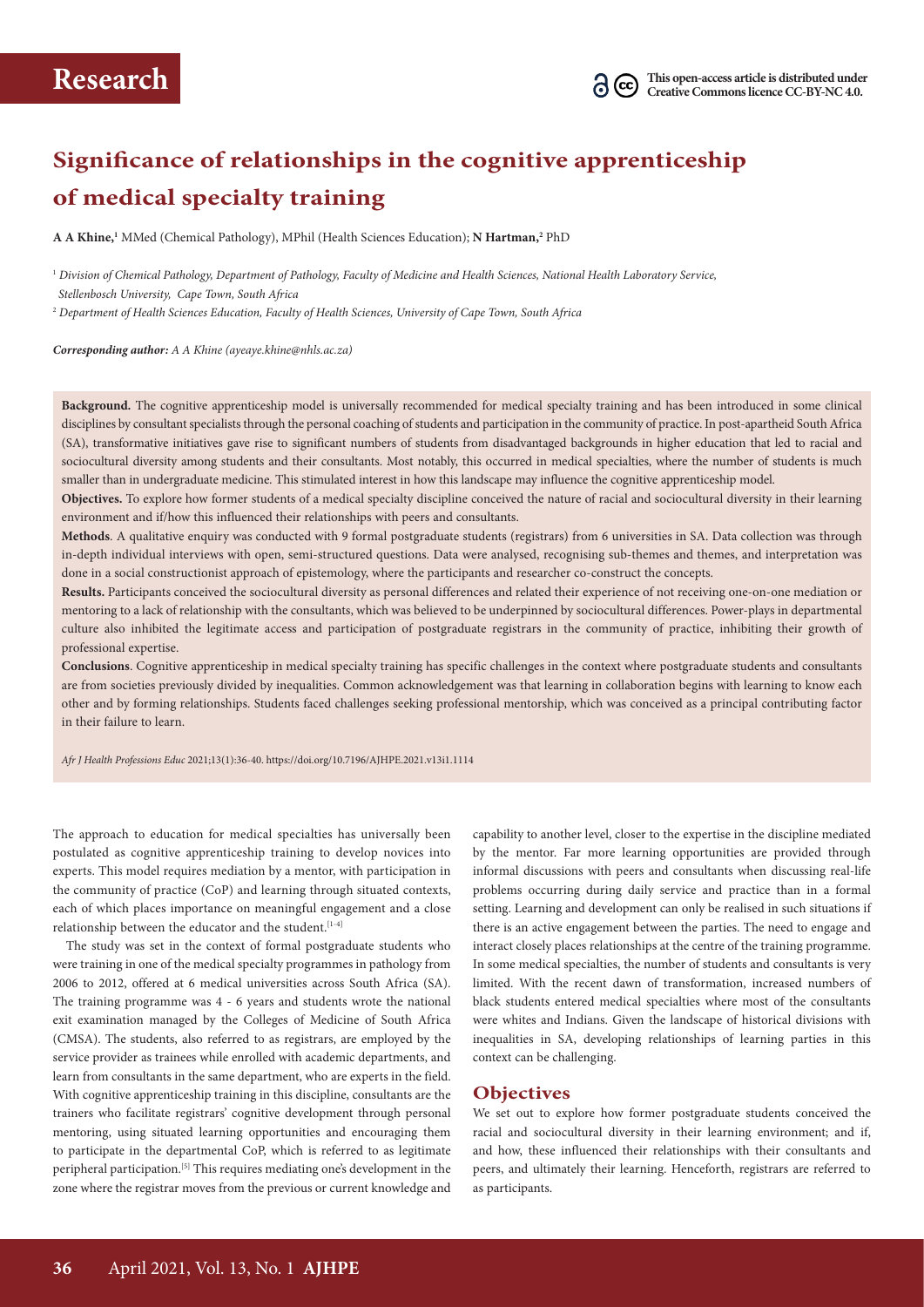## **Methods**

The study employed a qualitative enquiry to attempt to unpack the participants' conceptions around racial and sociocultural diversity of the relevant medical specialty in their learning environment; and if, and how, this influenced the relationships among learning parties.

## **Racial profile of participants**

The sample consisted of postgraduate registrars who were formally in the training programme between 2006 and 2012 at 6 universities in SA. There was a total of 12 registrars, of whom 9 agreed to participate. Five of the 9 left the specialty programme unqualified and 4 left as qualified specialists. The researcher's own department was excluded for ethical purposes.

Of the 5 who left the programme unqualified, 3 were black South Africans, 1 was an SA Indian, and the other was an Indian childhood immigrant to SA. In the group that qualified, 3 were SA blacks and 1 was an SA Indian. Gender is not described, as participants used pseudonyms across gender for anonymity. In both groups, participants were trained in their respective departments by consultants who were in the majority white (Afrikaans or English speaking) and SA Indians, with 1 SA black consultant and 1 foreign consultant.

### **Data collection and analysis**

Participants were interviewed by the researcher/author individually and discretely after obtaining informed consent, agreeing on using self-selected pseudonyms and gender, and keeping the identity of the university of study hidden. Participants agreed to disclose their racial identity, as it was crucial information for the purposes of the study. The interviews for each participant were conducted at their chosen place and time, using a standard tool that was approved by the departmental technical committee (Department of Health Sciences Education, University of Cape Town) and the ethics committee. It consisted of semi-structured, open-ended questions that probed the landscape of the learning environment and relationships, with impact on the training and learning (the questions are available from the corresponding author on request). Interviews were audio-recorded by the researcher, transcribed by the professional transcriber and coded by the researcher, using deductive and inductive approaches based on the method of thematic analysis.[6] Data were interpreted using a social constructionist approach. This method of epistemology was used to build knowledge from the concepts co-constructed by the students as peers through social interactions during their training; co-constructed with the researcher during the interviews; and co-constructed by an independent analyst during analysis.

An inductive coding approach provided systematic coverage of data, which was expected, based on the research questions and interview questions, and the deductive approach checked the data that emerged from interviews that were not initially expected. Using both at the same time ensured that all data had been covered. Together with the social constructionist epistemology, the trustworthiness of the data and interpretations were improved, as the latter affords multiple layers of perspectives with iterative processes of seeking consensus. The researcher was inevitably invested in this study, being one of the trainers in the discipline for many years, but her bias was reduced or controlled by self-awareness and reflexivity throughout the process of planning, interviews, data coding, analysis and interpretation.[7] Individual participants received the transcript of their interviews and coding to ensure that their messages were captured correctly and important contributions were not missed in the coding. This is referred to as member checking and improved

trustworthiness of the data. An independent co-analyst was employed for reviewing codes, patterns and interpretations. Data interpretation was also strengthened by comparing contributions from the participants from contrasting groups (the group that left the programme owing to failures and the group that qualified).

## **Ethical approval**

Ethical approval for this study was obtained from the Human Research Ethics Committee, Faculty of Health Sciences, University of Cape Town (ref. no. HREC REF 656/2016).

## **Results**

The interview questions probed into participants' history of learning (schooling and undergraduate study) as a foreground to the most recent postgraduate study in the relevant medical specialty, as well as family background and their concepts of sociocultural diversity. The participants, from low- to middlesocioeconomic family backgrounds, had lived through the country's apartheid system. Parents of all participants reportedly wished for their children to overcome inequalities and succeed in higher education. Some studied at single-race school; others had to adjust at multiracial schools and developed the skill of cross-cultural relationships. Nonetheless, they all enjoyed their schooling and fared well in matric. However, most struggled with a language barrier during undergraduate medical studies and faced challenges with social and cultural diversities, which they interpreted as differences. As SA blacks and Indians, they experienced being underrated by white consultants during undergraduate medical training, which they felt became more pronounced during postgraduate training owing to fewer students and working closer with consultants. In the following sections, participants are cited (two groups), where their contributions are quoted: the group that qualified and the group that left the training programme unqualified.

### **Relationships in the learning environment**

The relationship between the participants and their consultants was conceived as multiple layers: as student and mentor, student and supervisor in research projects, junior and senior members in the CoP, and work colleagues in the same department. Most participants reported being treated differently by consultants because of their race, and sociocultural and economic status. The striking phenomenon is that all participants, including those who successfully qualified, experienced these differences; they had relationship issues with consultants; and they constructed that their learning was negatively affected, although 4 managed to navigate these difficulties and succeed.

Participants expressed the need to be recognised as professionals, given that they were already qualified doctors with some practice experience. This perception came from the conjecture by their consultants that they were not academically prepared or smart enough to be successful in the course, as a participant reflected: '… we're labelled as useless people and people who can't learn anything, so, it broke down our relationships in that respect.' There was a disjointed expectation between consultants and registrars across both groups. The consultants believed that at a postgraduate level a registrar should self-study and initiate enquiry or ask if they needed assistance. However, the participants felt that they needed consultants to initiate regular supervision and professional mentoring, as highlighted by a participant from the qualified group: 'It is also important to be guided because the consultants have the experience and they've got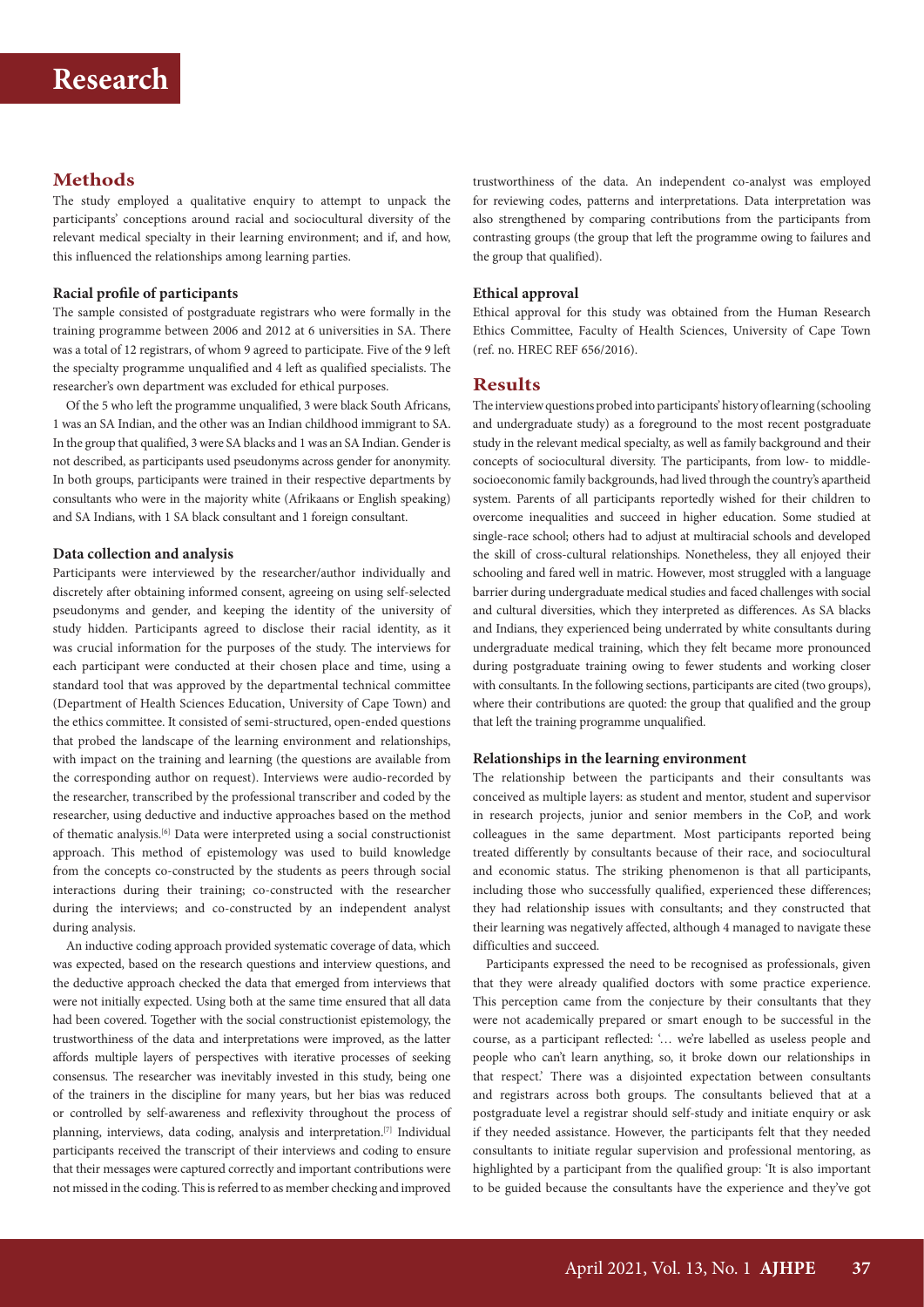# **Research**

knowledge that you're still trying to find out, so they would be able to guide you better.' Another qualified participant mentioned: 'The former peers were assuming that there's continuous learning. They thought there would be continuous contact with a consultant. They realised there wasn't much contact, it was self-learning, and they left the programme.'

A lack of contact sessions or mediation from consultants led to participants constructing that the consultants had no interest in their learning process, as one participant recalled: '… there's no consultant that sat with you and looked at results with you, and said, look at this, look at this. One consultant did it initially, but it faded away. It was very brief, and it was rather interrogating. I want to show you that you're not doing it properly type of attitude. So, it was a very interrogating approach.' The differences in opinion and expectations created tensions, disconnection with consultants and unhappiness of participants, which persisted throughout the 4 - 6 years of their training (in the group that left). They felt that they could not solve this disconnection owing to a lack of relationships. A participant in this group highlighted that: 'We had no relationships, and that was identified as a shortcoming in our training.'

The lack of or strained relationships were also due to restricted contact time with consultants who focused on their own professional growth or agendas, as mentioned by participants. Furthermore, participants from both groups felt that initiating contact or approaching consultants was difficult, citing feelings of discomfort that made the interactions with consultants from across cultures challenging. Both groups experienced apparent powerplay within their respective departments among the consultants or between the consultant and the head of department (HOD). This contributed to difficulties experienced by the registrars in approaching one consultant over the other, as a participant who left the programme identified: '… there was no coherence in the department amongst the [head of department] HOD and consultants, it was more like personalities and power struggles.'

Interestingly, despite sharing these challenges, participants in the qualified group worked out ways to approach and engage with at least one consultant, either in their department or from the private sector. They also managed to form relationships with peers and consultants from other universities in the same field. This showed that relationships were formed more easily when dealing with consultants from another institution, as there was no history of tension or grudges or preformed ideas against each other.

One of the qualified participants advised, '… if somebody feels that it's not their responsibility to teach you, that's how they feel about it. There's nothing they're going to do. You have to find a way around.' This participant had worked out that the culture of the department could be navigated. He or she tapped into a consultant's expertise by initiating enquiry and bringing problems identified during daily service provision to the consultant, with possible solutions.

Another qualified participant had a different experience, whereby he or she was personally mentored by the HOD and had regular formative assessments early on in the training. This participant conceived that the success in forming a relationship with the HOD was due to his or her upbringing rooted in showing respect to elders and co-operating with their suggestions. Another qualified participant, having been unsuccessful in many attempts, recollected how he or she was noticed by the consultant from the private sector, who was also the external examiner at an exit examination. The consultant examiner noticed the participant's good behaviour and potential during the examination and offered private mentoring. The participant believed it was his or her obedience and non-confrontational attitude that won the heart

of the consultant. At the next exit examination, the participant passed and qualified, and went on to join the mentor in a private business.

#### **Curriculum, training programme and behavioural factors**

Apart from the conceptions around relationships, there was other important information that emerged from the data, such as lack of awareness regarding the scope, depth and outcomes of the curriculum during the time of training. Lack of awareness was not only applicable to registrars, but also to consultants, as the blueprint of the curriculum was only completely mapped out in 2013 for this discipline, and for many other medical specialties it may still be pending. From the contributions, it was noted that the formal training programme at the various departments was highly variable and not all departmental programmes were aligned to what was required for registrars to know before sitting the exit examination. Personal mentoring, mediation and participation in the CoP, as suggested and mapped out in the cognitive apprenticeship model, did not exist, according to the participants.

Participants reported a scarcity of opportunities for informal interactions and learning in situatedness that had prevented their development. One participant, an ethnic African-language speaker and second-language English speaker, believed that this was due to a language barrier, with consultants and peers speaking Afrikaans during informal discussions: 'I now was exposed in an Afrikaans environment … although English was there, it was predominantly Afrikaans. I was thrown completely out of my culture. Well, mainly it was through the language used during formal or informal learning sessions. Language sort of over-ruled or dominated us by exclusion so we were already disadvantaged. The rest is taken after the fact that now we were lost in their discussion. So, we appeared as if we did not know anything – then we became outsiders or less well prepared.' Another participant related: 'It was a huge shocker. Not necessarily because it was a different language, but the fact was the expectation was that I had to know Afrikaans for me to learn medicine.' A participant reported being too slow in answering the consultant's questions after having to translate into her home language, which made her feel uncomfortable to join discussions: 'I talked slowly as I had to translate English to vernacular and back there again and my white peers would answer the questions much faster as it was their mother tongue.' Such incidences hampered participants' access to situated learning and participation in the CoP.

As participants from the qualified group provided their recommendations, self-directed learning (SDL) was one of the contributory factors in their success, but with the caution that they needed considerable guidance from the consultants. Their construction of SDL was to find alternative ways to reach out and tap into the expertise of at least one consultant who was knowledgeable and skilful in practice. Two participants in the qualified group took the initiative in identifying problems and finding solutions, and approached a consultant for further discussion, as one of them expressed: '… you need the consultants to guide you but most of the effort has to come from you, so that at least when you approach them [consultants] with your case, you know that from your side you've done your part. I think it would be embarrassing to ask them and you don't know anything in the background, so better gather the information.'

Furthermore, there were behavioural expectations from the consultants, i.e. submissiveness and obedience, reported by both groups. However, registrars in the group that left felt that they should have maintained being assertive, whereas those in the group that qualified believed in adjusting to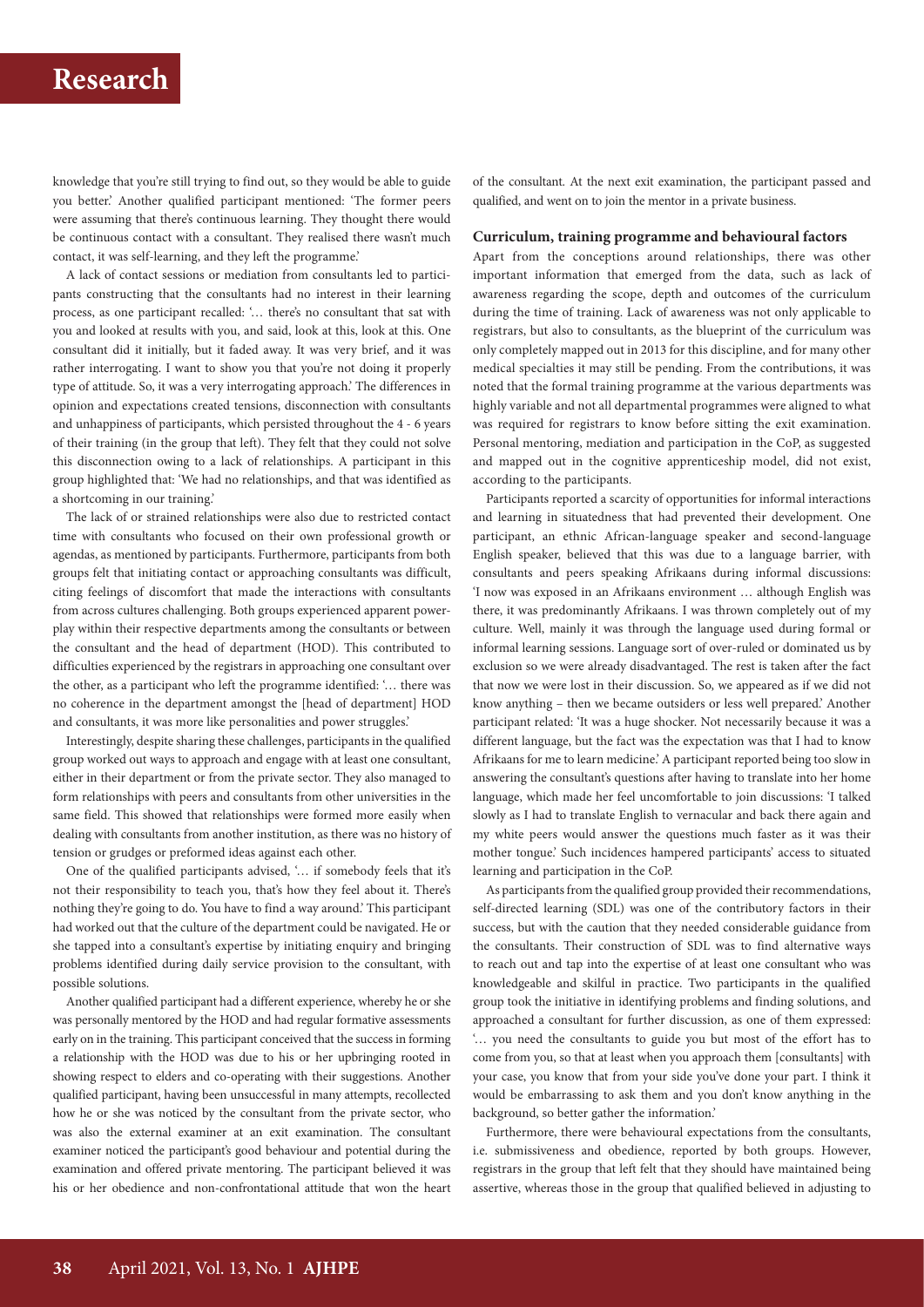# **Research**

what was expected by the consultants – at least for a period of the training. Participants in both groups believed that these demands were underpinned by power and control issues from the consultants, which strained the relationships.

The findings highlight that the feelings of sociocultural differences, assumptions rooted in these differences, choice of language use, especially in the informal discussions, disjointed expectations, as well as behaviour diversity, are intricately related to strained relationships and ultimately to loss of learning opportunities.

## **Discussion**

The social domain of the cognitive apprenticeship model plays a pivotal role in social and cultural engagement between the registrar and consultant for facilitating learning and development into professions.<sup>[1]</sup> This promotes internalisation of the discipline-specific culture and skills to a level closer towards expertise, thus preparing registrars for the expected outcomes. In this model, coaching by the expert is related strongly to the mediation in the zone of proximal development by Vygotsky,<sup>[8]</sup> which requires the mentor to know and understand the weaknesses and strengths of the novice registrar to grow in their potential. Learning in situated contexts can only occur if students participate in the problem-solving processes and contributions in the CoP. Through participation and mediation, the cultures of the discipline and attitude of the profession are transferred.

Responding to the difficulties expressed, qualified participants had relied heavily on SDL and peer learning, given the scarcity of opportunities to learn from their senior consultants. Realising that they needed a consultant to guide them with SDL, they managed to navigate the power-plays in their departmental culture and initiate engagement with at least one consultant who was impressed with their persistence. This experience agrees with the notion of SDL that recently emerged as requiring guidance from more knowledgeable others in a facilitative environment, as shown in the recent literature, where one of the articles is a meta-analysis review.[5,9,10] Qualified participants had realised that it is possible to adjust to what is expected of them, at least for the period of their training, to be accepted by the CoP to improve their chances of success.

In the eyes of participants who left the programme unsuccessfully, the lack of day-to-day supervision and coaching by not having a mentoring relationship led to their failure to progress in their studies. Cruess *et al.*[2] claim that the attributes of the trainer as an effective role model are compassion, honesty and integrity. Equally important is an ability to maintain interpersonal relationships, showing enthusiasm for practice and teaching, and an unwavering effort to thrive for excellence. The authors cautioned that institutions tend to accept situations where clinical staff members are overworked, which leads to insufficient time for coaching and mentoring. A lack of institutional support for such activities also contributes to students and clinical teachers failing to form relationships.

Vygotsky's[8] concept of mediation focuses on the sociocognitive process of conceptual development, although there is no emphasis on the personal differences between mentor and mentee. Another theorist, Bandura, [11] stressed the importance of a continuous interaction between people in the learning environment, their behaviours and personal factors, as well as their cognition. He referred to this interactive environment as a reciprocal causation model highlighting their effects on one another.

Lave and Wenger<sup>[12,13]</sup> explain the effects of power relations within the CoP and how these impact on participation and contributions. Registrars

and consultants work together as colleagues on a daily basis, and their social interactions constitute learning in situatedness and problem solving that are critical for professional development, culture and attitudes of the profession, and the road map towards expertise of the discipline. Lack of understanding, encouragement or mediation can lead to feelings of alienation. Bezuidenhout et al.,<sup>[3]</sup> in their SA study, reported alienation and lack of engagement perceived by novice registrars in a postgraduate education programme. The authors constructed that the source of feeling alienated could be due to the lack of relationships that students expected to experience, but did not get an opportunity to develop.

Relationships have emerged as being significant in the development of participants in this study. This relates to the theory of the human development concept that mental capacity and a sense of self-confidence develop due to the continuous process of communication and relationship formation.[14] Relationships are vehicles for learning to develop cognitively, provide opportunities for student and teacher to engage by sharing conversations and experiences, and understanding each other's cultural identities, which may allow both parties to navigate training and learning in the complex social environment.<sup>[15]</sup>

Bradbury<sup>[16]</sup> stressed that the mentor should understand and respect the level of development of the novice, evaluate their beliefs regarding learning, recognise the significance of their prior learning and contribution as a source of knowledge, and use the expertise of self and student in developing new ideas. This reflects reciprocity and interdependence in their relationship. Findings in this study, together with the literature, show the importance of co-operative learning that equips both consultant and registrar for work-place collaboration, fostering relationships and cultivating initiatives in enquiry in medical specialties. Reflecting on these theories illuminates how, in this study, the lack of relationships influenced learning negatively, while it also assisted in explaining how the few participants that were mentored, secured their learning and succeeded through their relationships with their mentors.

### **Reflections**

At the protocol stage and during data collection, race was used as a major construct, as it is in SA's higher education arena. It was therefore relevant to be included in this study. However, data revealed that there were other factors that influenced relationships, such as personalities. This was more apparent during discussions with participants from the qualified group, who constructed race as not being a sole factor for the lack of relationships. Thus, the study was framed as a doubled-research approach: firstly, the study problem with a strong racial construct, and then it considered interpretations towards deracialising, rather than the mid-stream method described by Muzzin and Mickleborough.<sup>[17]</sup>

#### **Study limitations**

Nine of 12 participants were registered during 2006 - 2012 for the discipline of pathology in SA. Although the sample size may seem small, it comprised 75% participation as purposeful sampling. The study excluded consultants of the same departments to protect identities of participants, and therefore could not triangulate the data from their perspectives. A further study is recommended to interview the consultants. Moreover, the findings may only be relevant for the abovementioned training period, as the curriculum was established in 2013 and in some departments training programmes might have been updated. As it has been a number